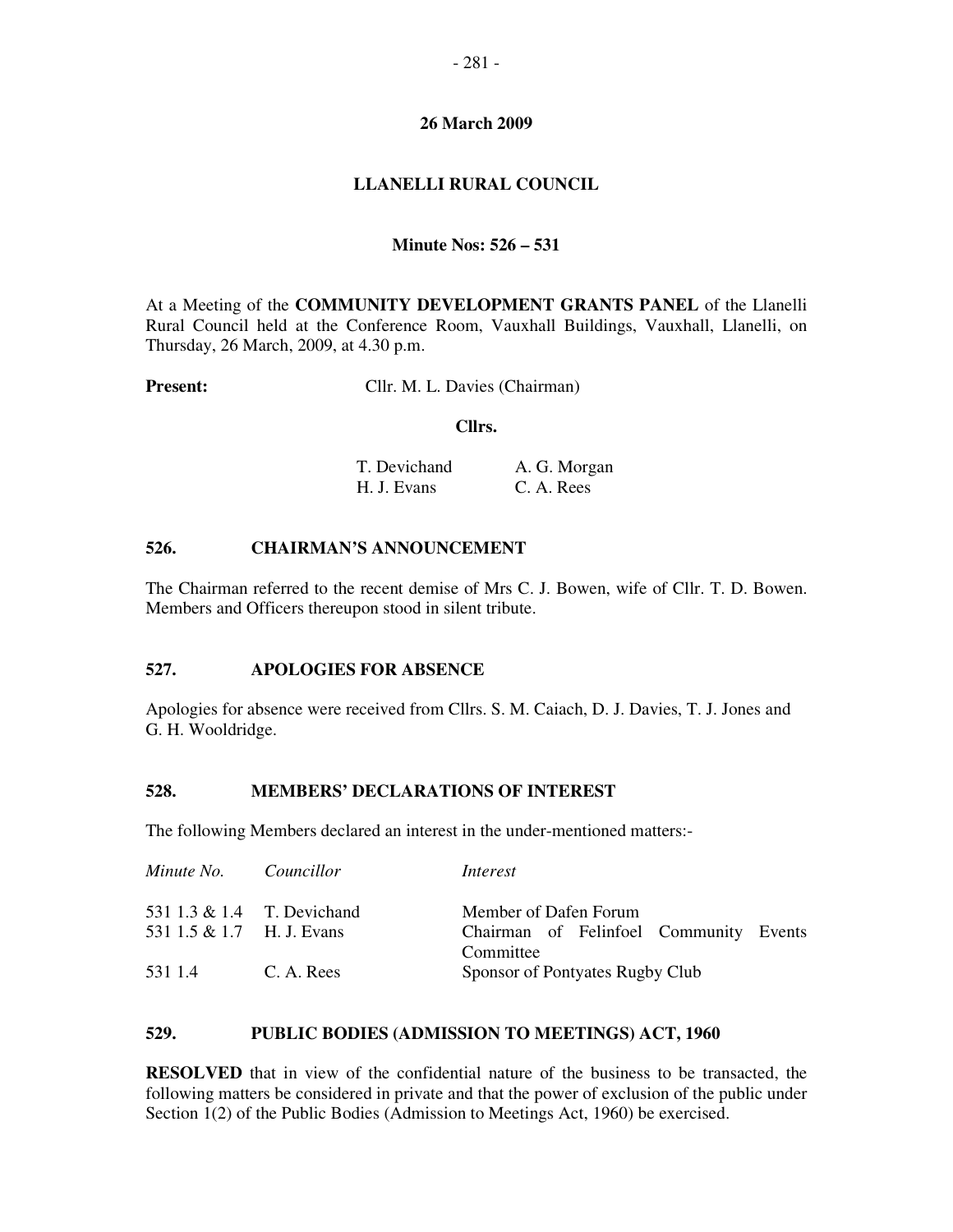## **26 March 2009**

# **530. COMMUNITY DEVELOPMENT GRANTS**

The Deputy Clerk (Administration) informed Members of the previous grant allocations which had not been required by organisations, namely, Llanelli Rhythmic Gymnastics and Foothold Theatrical Enterprises, which had been written back to the accounts.

Reference was also made to the delay in some organisations drawing the grants awarded as well as other relevant matters, and it was

**RESOLVED** that the Deputy Clerk (Administration) present a full report to the next meeting of the Community Development Grants Panel to be held on 24 September, 2009.

# **531. COMMUNITY DEVELOPMENT GRANTS**

Cllr. T. Devichand declared an interest in items 1.3 and 1.4 below, being a Member of the Dafen Forum. Cllr. H. J. Evans declared an interest in items 1.5 and 1.7 as he was the Chairman of the Felinfoel Community Events Committee. Cllr. C. A. Rees declared an interest in item 1.14 as her business sponsored Pontyates Rugby Club.

The Members left the meeting room prior to the respective grant applications being discussed.

Members having considered applications received under the above scheme, it was

### **RESOLVED** that

- (1) the following grants be awarded:-
	- 1.1 'Curtain Up' programmes, public liability insurance £543.00;
	- 1.2 Cylch Meithrin Pum Heol equipment application not supported;
	- 1.3 Dafen Forum heritage board with the Council's logo displayed £3517.28;
	- 1.4 Dafen Youth Forum dance mat £26.39;
	- 1.5 Felinfoel Community Events programmes, tables and chairs £546.50;
	- 1.6 Felinfoel Cricket Club equipment £1000.00;
	- 1.7 Felinfoel Senior Citizens application not supported:
	- 1.8 Five Roads Sporting Association safety netting for cricket £800.00;
	- 1.9 Furnace Gardening Club show expenses £500.00;
	- 1.10 Girl's Friendly Society T-Shirts and craft sessions £355.00;
	- 1.11 Llanelli & Mynydd Mawr Railway Co. Ltd septic tank and associated works - £3450.00;
	- 1.12 Llanelli Photographic Society equipment £1760.67;
	- 1.13 2227 (Mid Gwendraeth) Squadron application not supported;
	- 1.14 Pontyates Rugby Club application not supported;
	- 1.15 Pwll Action Committee cost of printing £2000.00
	- 1.16 Trallwm Forum application not supported.
- (2) the grants be released to the successful applicants when costs had been incurred or, in instances where organisations have no balances, an advance of the grant be released and the project monitored;